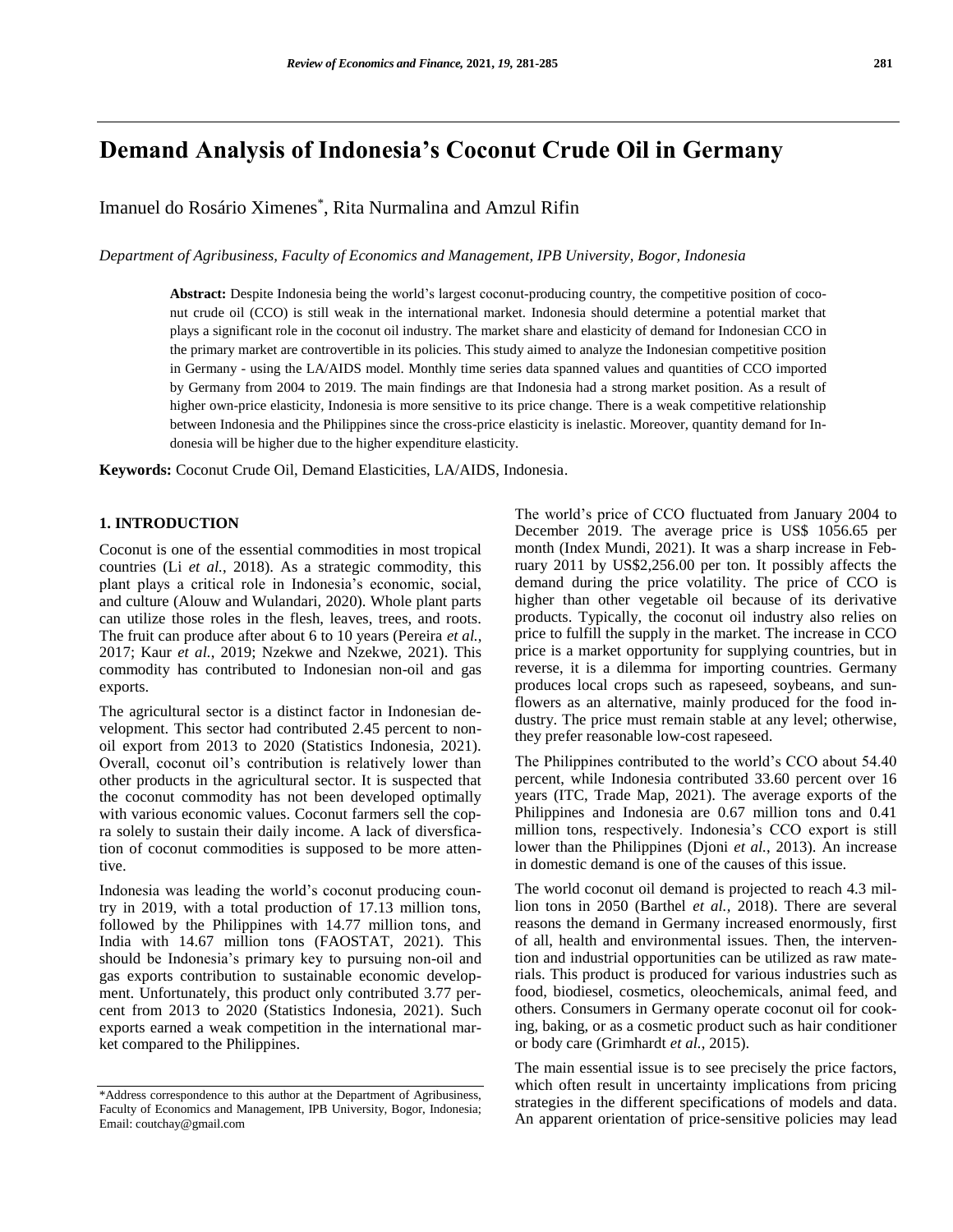to negative implications. If the conditions were otherwise, there would be a principal discussion in the study. The differentiation and exclusive of products and services likely obtain a policy. Therefore, this study deals with the competitive position of Indonesian CCO in the German market.

## **2. LITERATURE REVIEW**

A different approach produces a different policy in trade flow analysis. There are a plethora of studies in the literature discussing the trade flow analysis by several models, including multiple linear regression (e.g., Nguyen and Jolly, 2013; Tang, 2015), panel data regression (Bekele and Mersha, 2019; Nguyen, 2020), and the AIDS model (Sun and Niquidet, 2017, Heng and House, 2018; Mufeeth *et al.*, 2021). The AIDS model has been specified in several modifications, including Quadratic AIDS, Source-Differentiated AIDS, Linear Approximate AIDS, and others.

A couple of studies use the AIDS model for analyzing the Indonesian coconut crude oil. Dewanti *et al.* (2020) calculated Indonesia's CCO's demand and competition in the international market. The results revealed that Indonesia is sensitive to its price changes in the German market. As the crossprice elasticity of Indonesia and the Philippines is a positive sign, they are competing with each other. Expenditure elasticity for Indonesia is higher but negative for the Philippines. In addition, Niemi (2004) investigated the demand or various agriculture exports from ASEAN countries, including coconut oil in the European market. The result showed that the short-run and long-run price elasticity of coconut oil in the European market is 0.27 and 077, respectively, implying that coconut oil from ASEAN countries is inelastic. Long-run income elasticity has a unitary in the European market.

On the other hand, Djoni *et al.* (2013) analyzed the determinant of Indonesia's CCO export demand by using panel data regressions. The market share of Indonesian export is 67 percent in Malaysia, 21 percent in Singapore, and 28 percent in the Netherlands, respectively. Significant factors to the Indonesia exports are the prices of Indonesia, price of the Philippines, exchange rate, GDP per capita of importing countries, and the population of the importing countries.

Furthermore, Dewi and Xia (2022) investigated Indonesian coconut oil's trade specialization and competitiveness in the international market. They used the Trade Specialization Index (TSI) and Revealed Comparative Advantage (RCA) for the analysis. The TSI value for Indonesian coconut oil is 0.94 or at the maturity stage, implying that Indonesia tends to be a coconut oil-exporting country. The RCA value carries a positive sign (30.67) for Indonesia. It means there is a comparative advantage and strong competitiveness. Aulia *et al.* (2020) analyzed the competitiveness and export similarity of Indonesian coconut oil by using RCA, Acceleration Ratio (AR), TSI, and Export Similarity Index (ESI). The results found that Indonesia and the Philippines have competitiveness with RCA values of 33.26 and 149.86, respectively. Since the TSI value is 0.99, the coconut oil supply is greater than the demand in both countries. Hence, the two countries tend to be exporting countries. Indonesia has a strong position in the competition with an AR value of 1.03. the market share and growth rates of Indonesia and the Philippines cannot fully reflect the level of competition because the ESI value is under 50.

## **3. DATA AND METHODOLOGY**

#### **3.1. Data**

Germany CCO import data was retrieved from International Trade Centre-Trade Map, using a six-digit HS code (151311). Major supply countries are the Philippines and Indonesia, and minor supply countries are aggregated into the rest of the world (ROW). We used monthly time series data from 2004 to 2019. The raw dataset covered the import value and quantity by country. The import market shares are calculated by the sum of value (Indonesia, Philippines, ROW) divided by the total value (World). Import market shares are presented in Fig. (**1**).



**Fig. (1)**. Import shares of supply countries in Germany, Jan. 2004- Dec. 2019.

Source: ITC, Trade Map, (2021).

|  |  |  | Table 1. Summary for the LA/AIDS variables in Germany |  |  |  |  |  |  |  |
|--|--|--|-------------------------------------------------------|--|--|--|--|--|--|--|
|--|--|--|-------------------------------------------------------|--|--|--|--|--|--|--|

| <b>Variables</b>    | Mean    | Std. Dev. | Min.   | Max.    |
|---------------------|---------|-----------|--------|---------|
| $W_{hdo}($ %)       | 40.20   | 25.72     | 0.00   | 92.40   |
| $W_{Phil}(\%)$      | 34.57   | 21.89     | 0.00   | 92.88   |
| $p_{Ind}$ (\$/ton)  | 1042.56 | 372.22    | 496.02 | 2147.62 |
| $p_{Phil}$ (\$/ton) | 1426.06 | 974.22    | 512.84 | 4829.79 |
| $p_{Row}$ (\$/ton)  | 1368.34 | 723.14    | 515.89 | 4288.85 |
| Total<br>Import(S)  | 17,544  | 11,058    | 2,559  | 99.243  |

Note: *w*<sub>Ind</sub> is share Indonesia; *w*<sub>Phi</sub> is share Philippines; *p*<sub>Ind</sub> is price Indonesia; *pPhil* is price Philippines; *pRow* is price ROW.

### **3.2. Methodology**

An Almost Ideal Demand System model (AIDS) was initially introduced by Deaton and Muellbauer (1980). Empirically, this model was selected to analyze the demand for CCO imported in Germany. According to Chang and Nguyen (2002), the AIDS model has been widely used because of its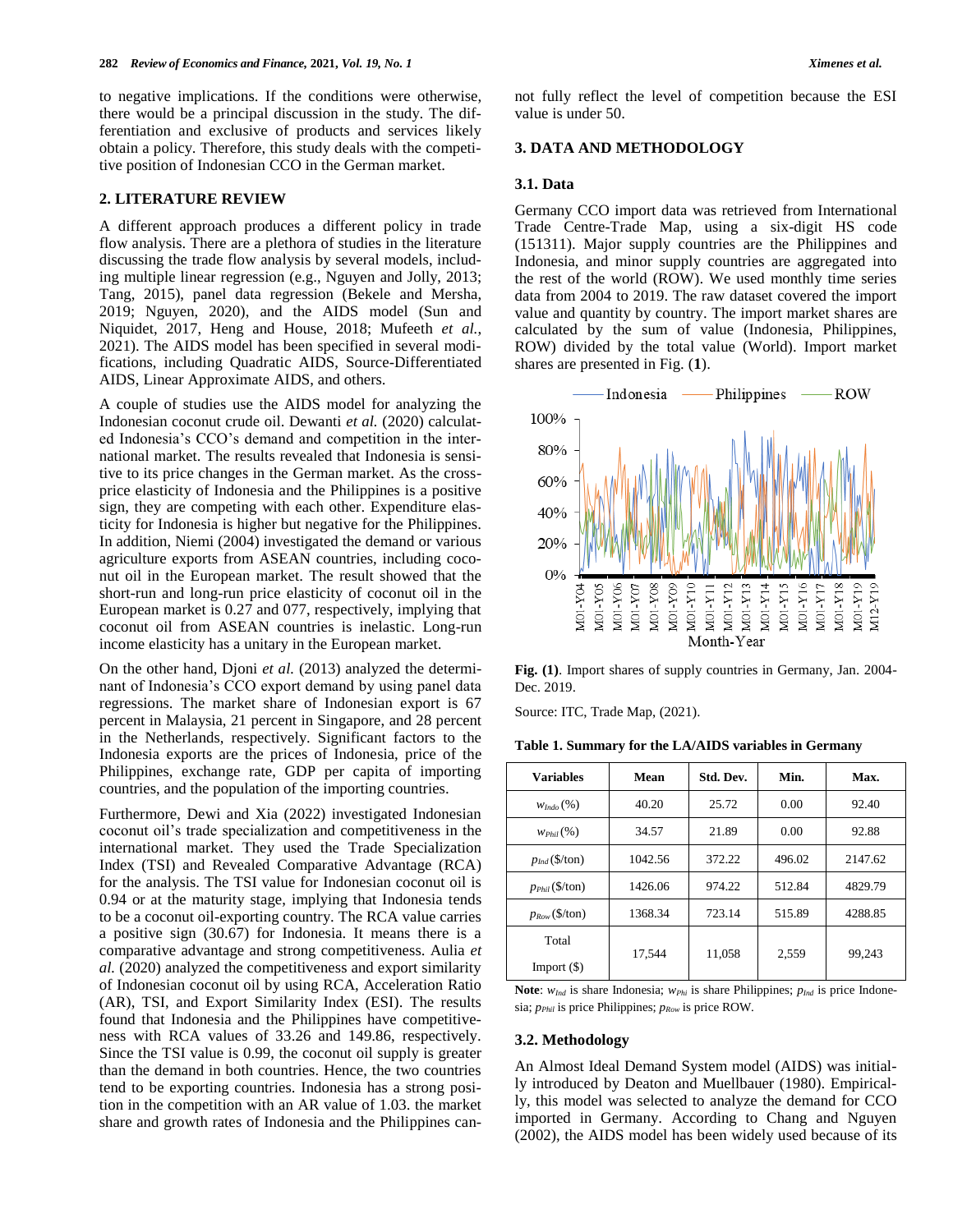theory consistency and flexible function. It is popular due to several advantages: able to offer an arbitrary first-order approximation to any demand system; satisfies the axioms of choice exactly; aggregates perfectly over consumers; simple to estimates; and can be used to examine the homogeneity and symmetry (Deaton and Muellbauer, 1980). The specification model of LA/AIDS is as follows:

$$
w_i = \alpha_i + \sum_{j=1}^n \gamma_{ij} \ln p_j + \beta_i \ln \left(\frac{x}{p^*}\right)
$$

Where  $w_i$  is the import share of the supplying country;  $p$  is the price of coconut crude oil (US\$/ton);  $\alpha_i$ ,  $\gamma_{ii}$ , and  $\beta_i$  are parameters of share equations;  $x$  is the total expenditure (US\$);  $p^*$  is the Stone price index, specify as  $\sum_{i} w_i \ln p_i$ .

The LA/AIDS model is applied as an empirical analysis for each supplying country into an importer country, where the stone price index is used. Selected supply countries are Indonesia and the Philippines, whereas Germany is an importer country in the model. There are three restrictions to be fulfilled in demand theory.

Addin up: 
$$
\sum_{i=1}^{n} \alpha_i = 1
$$
,  $\sum_{i=1}^{n} \gamma_{ij} = 0$ ,  $\sum_{i=1}^{n} \beta_i = 0$   
Homogeneity:  $\sum_{i=1}^{n} \gamma_{ij} = 0$ 

Symmetry:  $\gamma_{ij} = \gamma_{ji}$ 

Both homogeneity and symmetry are obtained in the model, and adding-up is automatically satisfied as an advantage of the AIDS model since import shares add to one. Nevertheless, this study is restricted from empirically testing the homogeneity and symmetry conditions. The parameter estimates of LA/AIDS are used to compute the price and expenditure elasticities. This study applied price elasticity and expenditure elasticity (see Hayes *et al.*, 1990; Jung and Koo, 2002; Rifin, 2013). Price elasticity is calculated by uncompensated which represents price and income effect, and compensated price elasticity represents only price effects. The estimation of the Marshallian (uncompensated) and Hicksian (compensated) price elasticity are in the following equations:

$$
e_{ij} = -\delta_{ij} + \frac{\gamma_{ij}}{w_i} - \beta_i \left(\frac{w_j}{w_i}\right)
$$

$$
e_{ij}^* = -\delta_{ij} + \frac{\gamma_{ij}}{w_i} + w_j
$$

Where  $\delta_{ij}$  is the Kronecker delta (1 for  $i = j$  and 0 otherwise). The expenditure elasticity is estimated as follows:

**4. EMPIRICAL RESULTS**

#### **4.1. Coconut Crude Oil Market in Germany**

It has been observed that European countries, including Germany, have tried to develop biodiesel as an attractive alternative energy source. Coconut oil produces biodiesel relatively higher than soybean and rapeseed (Hossain *et al.*, 2012). From 2004 to 2019, Germany imported coconut crude oil, mainly from Indonesia, with an average total volume of 44.24 percent, then the Philippines with an average total of 34.87 percent (ITC, Trade Map, 2021). Moreover, the unit import value of the Indonesian CCO has fluctuated from January 2004 to December 2019. The average import value of Indonesia and the Philippines coconut oil were US\$ 7.76 million and US\$ 5.88 million, respectively. The highest total import value from Indonesia and the Philippines carried out by Germany occurred in May 2011 with a value of US\$ 38.01 million, and US\$ 32.43 million, respectively.



**Fig. (2).** Unit import value for Indonesia and the Philippines CCO in Germany, 2004-2019.

Source: ITC, Trade Map, (2021)

### **4.2. Elasticity Estimates**

Estimation of the Marshallian, Hicksian, and expenditure elasticity utilize the parameters estimated in Table **2**. The price and expenditure elasticity are shown in Table **3**.

| W                | <b>Variable</b> |                   |                           |              |  |  |  |
|------------------|-----------------|-------------------|---------------------------|--------------|--|--|--|
|                  | $p_{Ind}$       | $p_{P\text{hil}}$ | $\mathbf{p}_{\text{Row}}$ | X            |  |  |  |
| W <sub>Ind</sub> | $-0.5436***$    | $0.2445***$       | $0.2991***$               | $0.2228***$  |  |  |  |
|                  | (0.000)         | (0.000)           | (0.000)                   | (0.000)      |  |  |  |
| WPhil            | $0.2445***$     | $-0.2650***$      | 0.0205                    | $-0.0653***$ |  |  |  |
|                  | (0.0000)        | (0.000)           | (0.503)                   | (0.003)      |  |  |  |

Note: \*\*\*,\*\*,\* significance at 1%, 5% and 10%, respectively.

$$
\eta_i = 1 + \frac{\beta_i}{w_i}
$$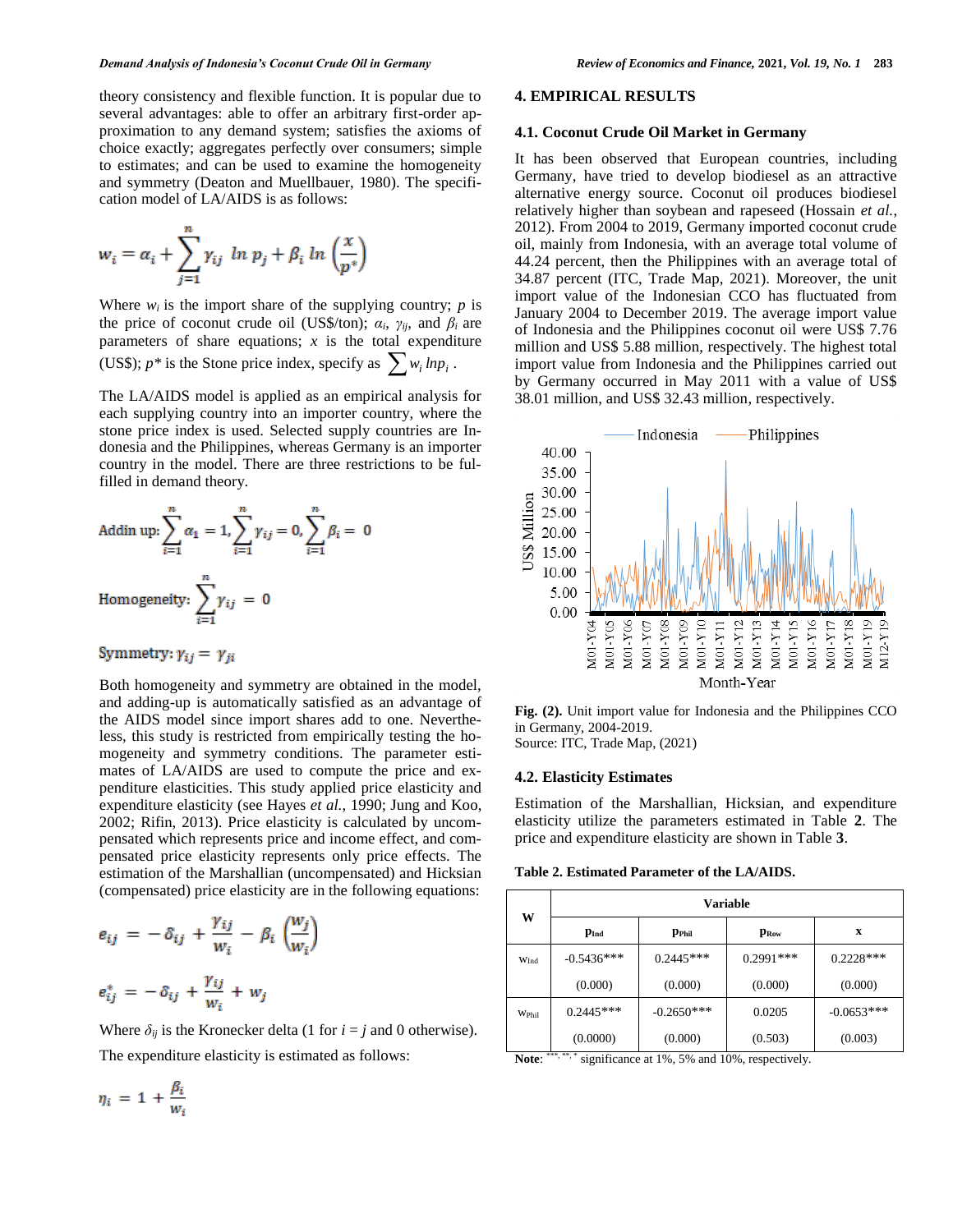#### **Table 3. Estimated Elasticity of Coconut Crude Oil.**

| <b>Elasticity</b>           | $p_{Ind}$ | <b>P</b> Phil | $p_{Row}$ |  |  |  |  |
|-----------------------------|-----------|---------------|-----------|--|--|--|--|
| Price                       |           |               |           |  |  |  |  |
| Compensated (Hicksian)      |           |               |           |  |  |  |  |
| $p_{Indo}$                  | $-1.9501$ | 0.9538        | 0.9963    |  |  |  |  |
| $p_{\text{Phil}}$           | 1.1093    | $-1.4209$     | 0.3117    |  |  |  |  |
| Uncompensated (Marshallian) |           |               |           |  |  |  |  |
| $p_{Ind}$                   | $-2.5749$ | 0.4166        | 0.6042    |  |  |  |  |
| $p_{\text{Phil}}$           | 0.7832    | $-1.7013$     | 0.1071    |  |  |  |  |
| Expenditure                 |           |               |           |  |  |  |  |
| Indonesia                   | 1.5541    |               |           |  |  |  |  |
| Philippines                 | 0.8110    |               |           |  |  |  |  |

The Marshallian own-price elasticities of Indonesia and the Philippines coconut crude oil carry a negative sign. This result has fulfilled the law of demand that changes in price and quantity are inversely (negative) all the time. The Marshallian own-price elasticities for Indonesia and the Philippines are -2.5749 and -1.7013, respectively. This means that when the coconut crude oil price of Indonesia and the Philippines increase by 1 percent, *ceteris paribus*, the quantity demand of both countries will decrease by 2.57 percent and 1.70 percent in Germany.

As the own-price elasticity is greater than 1, Indonesia and the Philippines coconut crude oil are sensitive to price changes. In this case, Indonesia is the most price elastic, implying that Indonesia's coconut crude oil is more sensitive to its price change compared to the Philippines. In demand theory, consumers' purchasing behaviors towards price sensitivity affect quantity demand. There is a level of consumers' importance in the market: some consumers value quality over price, and some are willing to sacrifice quality. Marketing, advertising, and promotion are the strategy to shift consumers' focus from price to other factors, such as product offerings, benefits, and other values.

The Hicksian price elasticities are identical to the Marshallian price elasticities in magnitude. Own-price elasticity for Indonesia and the Philippines CCO carries a negative sign, implying that when the CCO price of two countries increases by 1 percent, *ceteris paribus*, the quantity demand will decrease based on each value. To better understand the competitive relationship among supplier countries, the Hicksian cross-price elasticities are interpreted as follows. The crossprice elasticity of Indonesia and the Philippines carries a positive sign. The competitive relationship between both countries is relatively weak since the cross-price elasticity is inelastic. The cross-price elasticity of Indonesia with the Philippines is 0.9538, which means that a 1 percent increase in the price of the Philippines coconut crude oil import, *ceteris paribus*, will result in a 0.95 percent increase in quantity demand for Indonesia. An increase in the price levels of the Philippines' CCO causes Germany to purchase substitutes goods or Indonesian coconut crude oil.

Furthermore, coconut crude oil of Indonesia and the Philippines are normal goods. The values of expenditure elasticity for Indonesia and the Philippines are 1.5541 and 0.8110, respectively. When total expenditure on coconut crude oil imports in Germany increases by 1 percent, *ceteris paribus*, the quantity demanded will increase by 1.55 percent for Indonesia and 0.81 percent for the Philippines. Both values indicate that Indonesia is higher than the Philippines. As Germany is still expanding its market in the European region, Indonesia will earn more benefits when Germany increases its expenditure. In essence, a fall in Indonesian CCO prices increased Germany's expenditure.

#### **5. CONCLUSION**

Although demand in Germany tends to increase based on health and environmental issues, the price factors sometimes discourage supplying countries, especially the coconut oil industry. Aside from that, unit import volume for the supplying country determines the market position. Differences estimated results among the countries affect each other, either in the price or expenditure elasticity. The analysis discovers a few differences that might have otherwise gone unnoticed compared to the previous study. To estimate the purpose of the study, we employ 192 observations of monthly time series data from 2004 to 2019. Besides the market share, there are two main points in the findings that conclude in the study. The market share of Indonesia holds the first position instead of the Philippines. Higher elastic own-price elasticity of Indonesian CCO cause the price is more sensitive to its price change. As the cross-price elasticity is inelastic, the relationship between Indonesia and the Philippines tends to be a weak substitute. Indonesia will be more profitable due to the higher expenditure elasticity. It is worthy of note that the increased imports of CCO may have far-reaching implications on quantity demand. Applying a dynamic pricing strategy based on current market demands during the competition is necessary. In addition, enlarging the market size into the new consumers, promotions, and upgrading CCO quality are immediate steps in the competition. For further research, Indonesian CCO can be tested separately for short-rung and long-rung elasticity.

#### **CONFLICT OF INTEREST STATEMENT**

The authors declare that they have no conflict of interest.

#### **REFERENCES**

- Alouw, J. C., and Wulandari, S. (2020). Present Status and Outlook of Coconut Development in Indonesia. *IOP Conf. Ser.: Earth and Environmental Science*, 418(2020), 012035.
- Aulia, A. N., Chasanah, N., Prasetyo, A. S., and Nalawati, A. N. (2020). Competitiveness and Export Similarity of Indonesia's Coconut Oil. *Jurnal Agribest*. 4(2): 123-132.
- Barthel, M., Jennings, S., Schreiber, W., Sheane, R., Royston, S., Fry, J., Khor, Y. L., and McGill, J. L. (2018). Study on the Environmental Impact of Palm Oil Consumption and on Existing Sustainability Standards. For European Commission, DG Environment. Publications Office of the European Union.
- Bekele, W. T., and Mersha, F. G. (2019). A Dynamic Panel Gravity Model Application on the Determinant Factors of Ethiopia's Coffee Export Performance. *Annals of Data Science*, 6(4), 787-806.
- Chang, H. S., and Nguyen, C. (2002). Elasticity of demand for Australian cotton in Japan. *The Australian Journal of Agricultural and Resource Economics*, 46(1), 99-113.